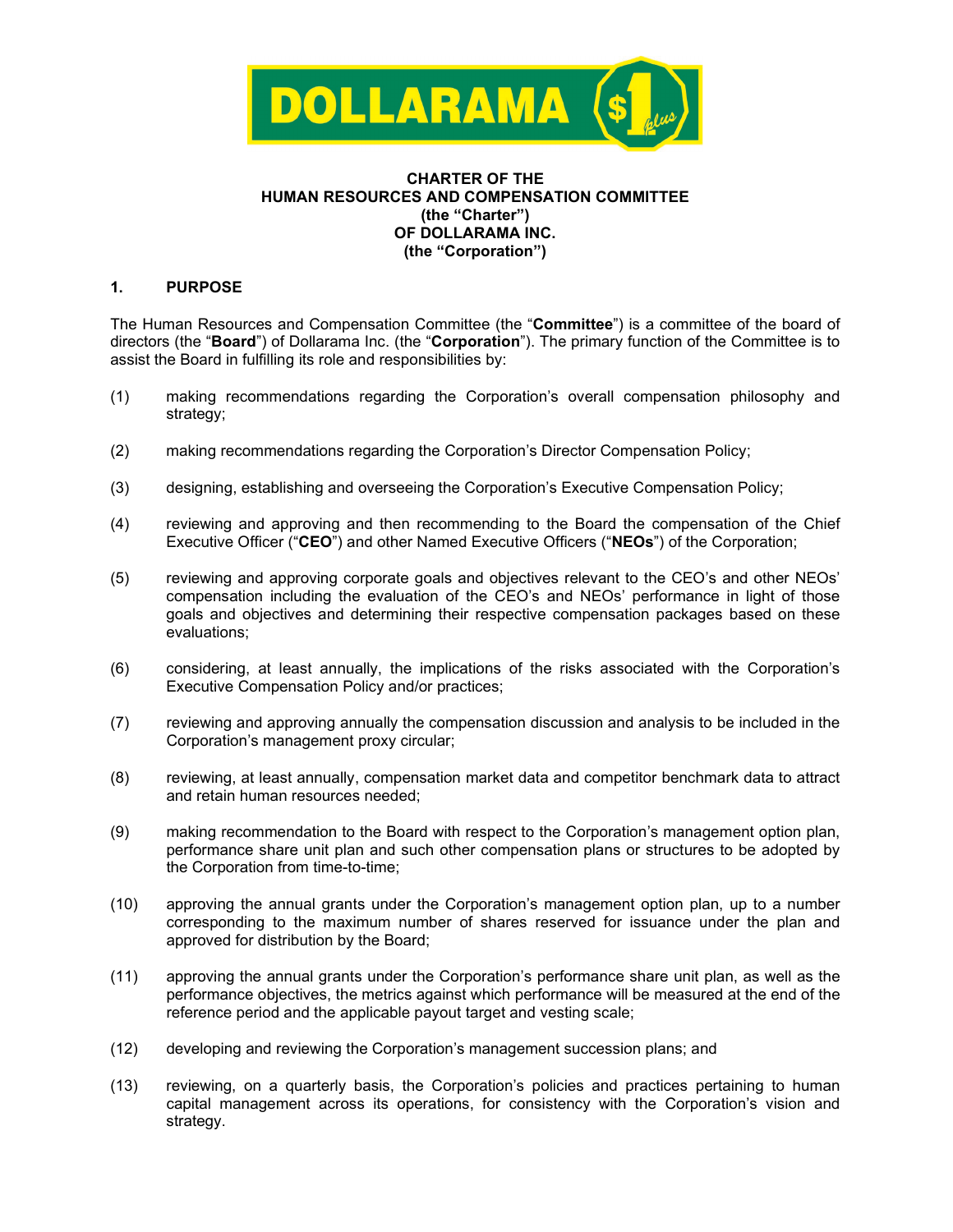## **2. COMPOSITION AND QUALIFICATION**

- (1) The Committee shall be comprised of at least three (3) directors as determined by the Board, all of whom shall be independent (as defined under applicable securities laws).
- (2) The members of the Committee and its Chair shall be elected by the Board on an annual basis, or until they are removed or their successors are duly appointed. Unless a Chair is elected by the full Board, the members of the Committee may designate a Chair among themselves by majority vote of the full Committee membership. A Committee member may resign from the Committee without resigning from the Board, but a Committee member shall tender his or her resignation from the Committee upon ceasing to be a member of the Board.
- (3) The members of the Committee may be removed or replaced by the Board at any time. The Chair may be removed by the Board or the Committee, in consultation with the Board, at any time. The Board may fill vacancies on the Committee. If and whenever a vacancy shall exist on the Committee, the remaining members may exercise all of the powers of the Committee, so long as a quorum remains.
- (4) The Committee may delegate any or all of its functions to any of its members or other persons, from time to time as it sees fit.

## **3. MEETING REQUIREMENTS**

- (1) The Committee should meet at least two (2) times per year or more frequently as circumstances require. The Committee may ask members of the Corporation's management or others to attend meetings or to provide information as necessary. The Committee shall have full access to all information it deems appropriate for the purpose of fulfilling its role.
- (2) The Committee may, if considered appropriate, conduct or authorize investigations into any matters within the Committee's scope of activities. The Committee is empowered to retain independent counsel, accountants, outside compensation specialists or other experts and other professionals to assist it in the conduct of any such investigation or otherwise as it determines necessary to carry out its duties. The Committee may set and pay (at the expense of the Corporation) the compensation for any such professionals.
- (3) A quorum for the transaction of business at any meeting of the Committee shall be a majority of the number of members of the Committee or such greater number as the Committee shall by resolution determine. All decisions and recommendations made by the Committee shall be made by a majority vote of the members present at the meeting.
- (4) Meetings of the Committee shall be held from time to time and at such place as any member of the Committee shall determine upon 48 hours notice to each of its members. The notice period may be waived by all members of the Committee. Each of the Chair of the Board, the CEO, the Chief Financial Officer or the Secretary shall be entitled to request that any member of the Committee call a meeting.
- (5) The Committee may meet by telephone conference call or by any other means permitted by law or the Corporation's by-laws.
- (6) The Chair shall approve the agenda for the meetings and ensure that supporting materials are properly prepared and circulated to members with sufficient time for study by the Committee members prior to the meeting.
- (7) The minutes of the Committee meetings shall accurately record the significant discussions of and decisions made by the Committee, including all recommendations to be made by the Committee to the Board and shall be distributed to the Committee members for approval.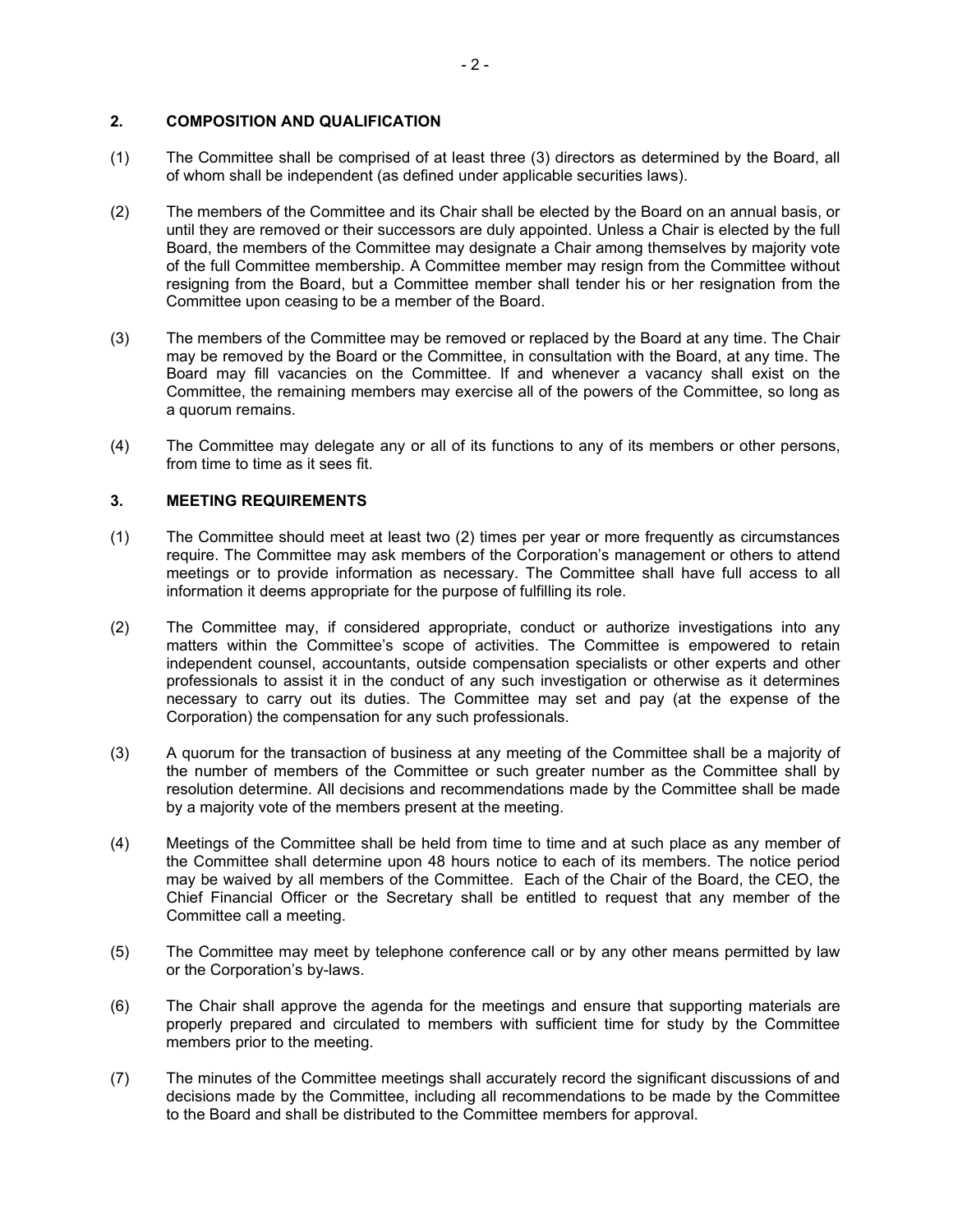- (8) The Committee, through its Chair, shall report to the Board on all proceedings and deliberations of the Committee at the first subsequent meeting of the Board, and at such other times and in such manner as the Board may require or as the Committee in its discretion may consider advisable.
- (9) The Committee shall review and recommend to the Board changes to this Charter, as considered appropriate from time to time.

## **4. RESPONSIBILITIES AND DUTIES**

In addition to the matters described in Section 1, the Committee should take the following actions:

### **Review of Director Compensation**

(1) Review and recommend to the Board the compensation of the Eligible Board members (as such term is defined in the Director Compensation Policy), including annual retainer, committee retainers, meeting fees, participation in equity-based compensation plans and other benefits conferred upon the Eligible Board members designated in the Director Compensation Policy.

### **Review of Executive Compensation**

- (2) Review the senior management compensation policies and/or practices followed by the Corporation and seek to ensure such policies are designed to recognize and reward performance and establish a compensation framework, which is industry competitive and which results in the creation of shareholder value over the long-term (i.e. management incentives are aligned with shareholders' interests).
- (3) To the extent applicable, identify factors that could encourage an NEO or individual to take inappropriate or excessive risks or that are reasonably likely to have a material adverse effect on the Corporation.
- (4) Seek to ensure that base salaries are competitive relative to the industry and that bonuses, if any, reflect individual performance in the context of the overall performance of the Corporation.
- (5) Review and approve for recommendation to the Board applicable goals and objectives relevant to the CEO and his or her compensation, evaluate his or her performance relative thereto, and recommend compensation based on such evaluation and other appropriate factors.

#### **Incentive Compensation**

- (6) Oversee the design and the implementation of any executive or employee incentive compensation or benefits programs and the establishment of guidelines for any director or executive share ownership requirements.
- (7) Oversee the administration of the incentive compensation plans for the Board and senior management, as adopted from time to time.
- (8) Oversee the design, administration and review of the pension plan for the senior management.

#### **Compensation Discussion and Analysis**

- (9) Review and discuss with management the compensation discussion and analysis to be included in the Corporation's management proxy circular.
- (10) Review in advance all proposed executive compensation public disclosure.